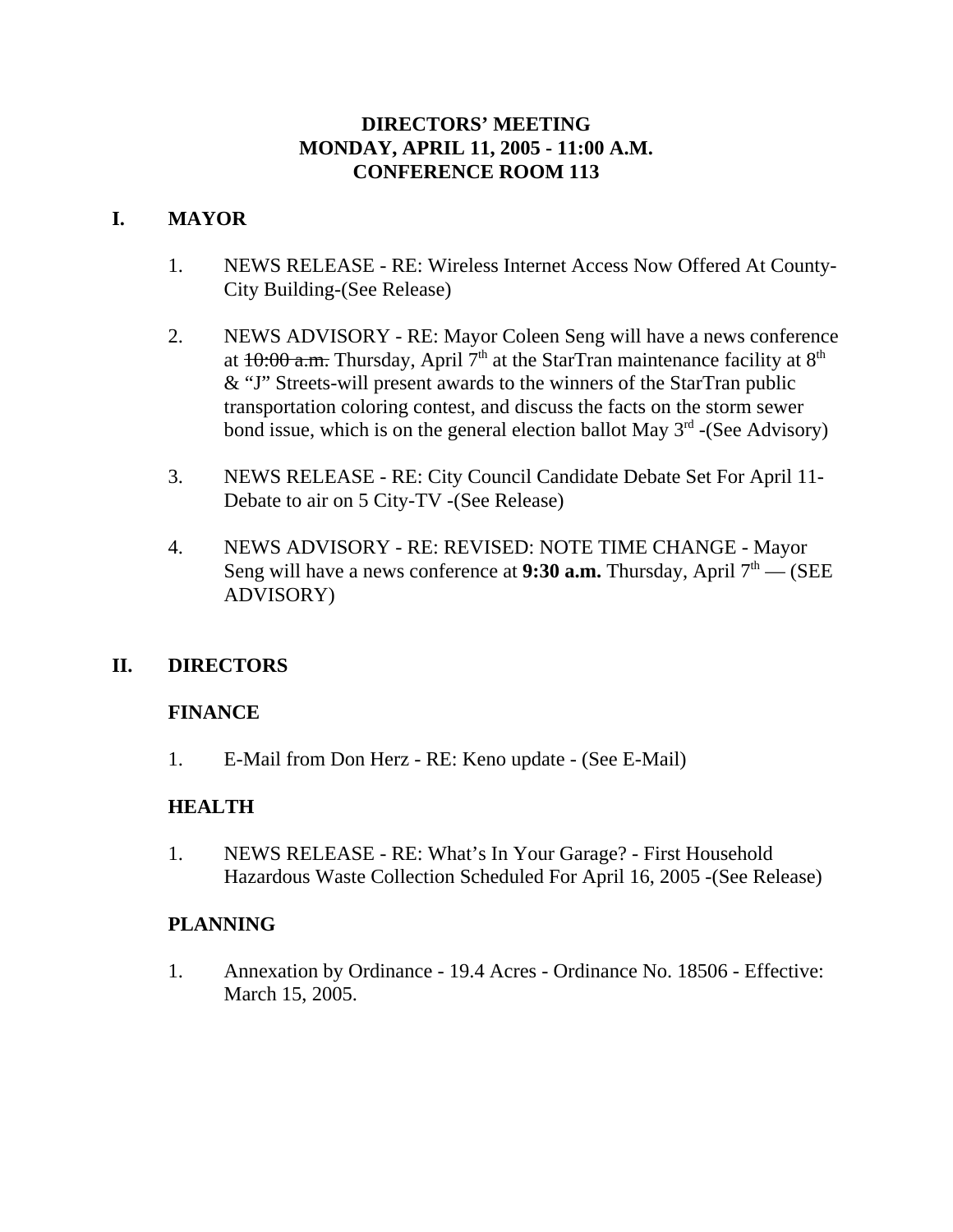- 2. Letter & Material from Jean Walker to Property Owners and Interested Parties: - RE: Comprehensive Plan Amendment #05012; Annexation  $\#05005$ ; and Change of Zone  $\#05020$ - N. 84<sup>th</sup> Street & Adams Street -(See Material)
- 3. Letter from Brian Will to Kent Braasch, Essex Corp. RE: The Preserve on Antelope Creek 9<sup>th</sup> Addition-Final Plat #04113-Generally located at South 80th Street and Pioneers Blvd. -(See Letter)
- 4. Letter from Tom Cajka to Lyle Loth, ESP RE: Aspen Ridge 3<sup>rd</sup> Addition Final Plat #04104-Generally located at S.W. 27<sup>th</sup> Street and West "A" Street-(See Letter)
- 5. Response E-Mail from Ray Hill to Patte Newman RE: The Links PUD @ 1st & Fletcher -water wells -(See E-Mail)

# **PLANNING COMMISSION FINAL ACTION .....**

- 1. Special Permit No. 05011, Vintage Hills Community Unit Plan (Southeast of S. 84<sup>th</sup> Street and Old Cheney Road) Resolution No. PC-00916.
- 2. Special Permit No. 05012 (On-sale alcohol-2801 Pine Lake Road) Resolution No. PC-00915.
- 3. Special Permit No. 05013 (Dance studio-northeast of  $S$ ,  $56<sup>th</sup>$  Street and Thompson Creek Blvd.) Resolution No. PC-00917.
- 4. Special Permit No. 05014 (On-sale alcohol-2300 Judson Street) Resolution No. PC-00918.

### **PUBLIC WORKS & UTILITIES**

1. Public Works & Utilities ADVISORY - RE: Pine Lake Road Widening Project 700014 - 40<sup>th</sup> to 61<sup>st</sup> Streets - 56<sup>th</sup> Street Shadow Pines to Thompson Creek Blvd. - April 4<sup>th</sup>, 2005 - (See Advisory)

### **WOMEN'S COMMISSION**

1. NEWS RELEASE - RE: NACW Participation-Bonnie Coffey Represents Lincoln and Lancaster County At National Board Meeting- (See Release)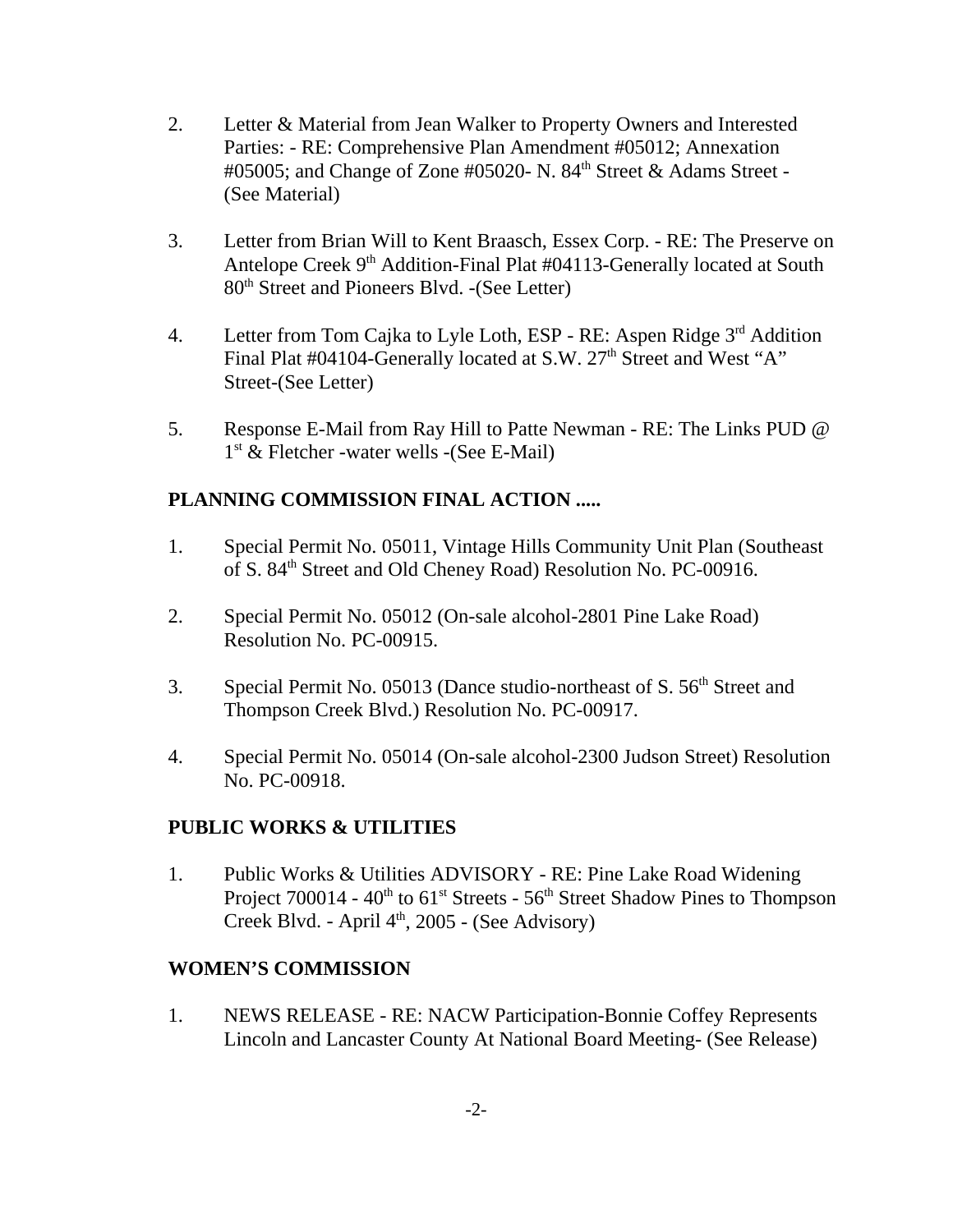2. NEWS RELEASE - RE: City Council and School Board Candidates= Forum Held At Malone Center - (See Release)

# **III. CITY CLERK**

### **IV. COUNCIL**

### **A. COUNCIL REQUESTS/CORRESPONDENCE**

### **GLENN FRIENDT**

1. OUTSTANDING Request to Marc Wullschleger, Urban Development Director / **Lynn Johnson, Parks & Recreation Director** - RE: Next steps for the University Place property vacation (RFI#41-02/02/05). — **1.) SEE RESPONSE FROM MARC WULLSCHLEGER, URBAN DEVELOPMENT DIRECTOR RECEIVED ON RFI#41-02/09/05.**

# **PATTE NEWMAN**

- 1. OUTSTANDING Request to Marc Wullschleger, Urban Development/ **Lynn Johnson, Parks & Recreation/Ann Harrell, Public Works** - RE: Requesting information about the proposed bike/ped bridge over North  $27<sup>th</sup>$ Street - (RFI#32-3/15/05). — **1.) SEE RESPONSE FROM WYNN HJERMSTAD, URBAN DEVELOPMENT DEPARTMENT RECEIVED ON RFI#32-3/23/05.**
- 2. Request to Steve Hubka, Budget/<del>Don Herz, Finance</del> RE: What outstanding bonds is the City of Lincoln currently paying off? -(RFI#33- 3/21/05). — **1.) SEE RESPONSE FROM DON HERZ, FINANCE DIRECTOR RECEIVED ON RFI#33-04/05/05.**
- 3. Additions to Requests For Information #30 from Patte Newman & #164 from Annette McRoy to Don Taute, Personnel Director - RE: "M" class employees - (PNRFI#30A & AMRFI#164A - 4/06/05)
- 4. Additions to Request For Information #32 to Marc Wullschleger, Urban Development - RE: North  $27<sup>th</sup>$  Bridge - (RFI#32A-4/06/05)